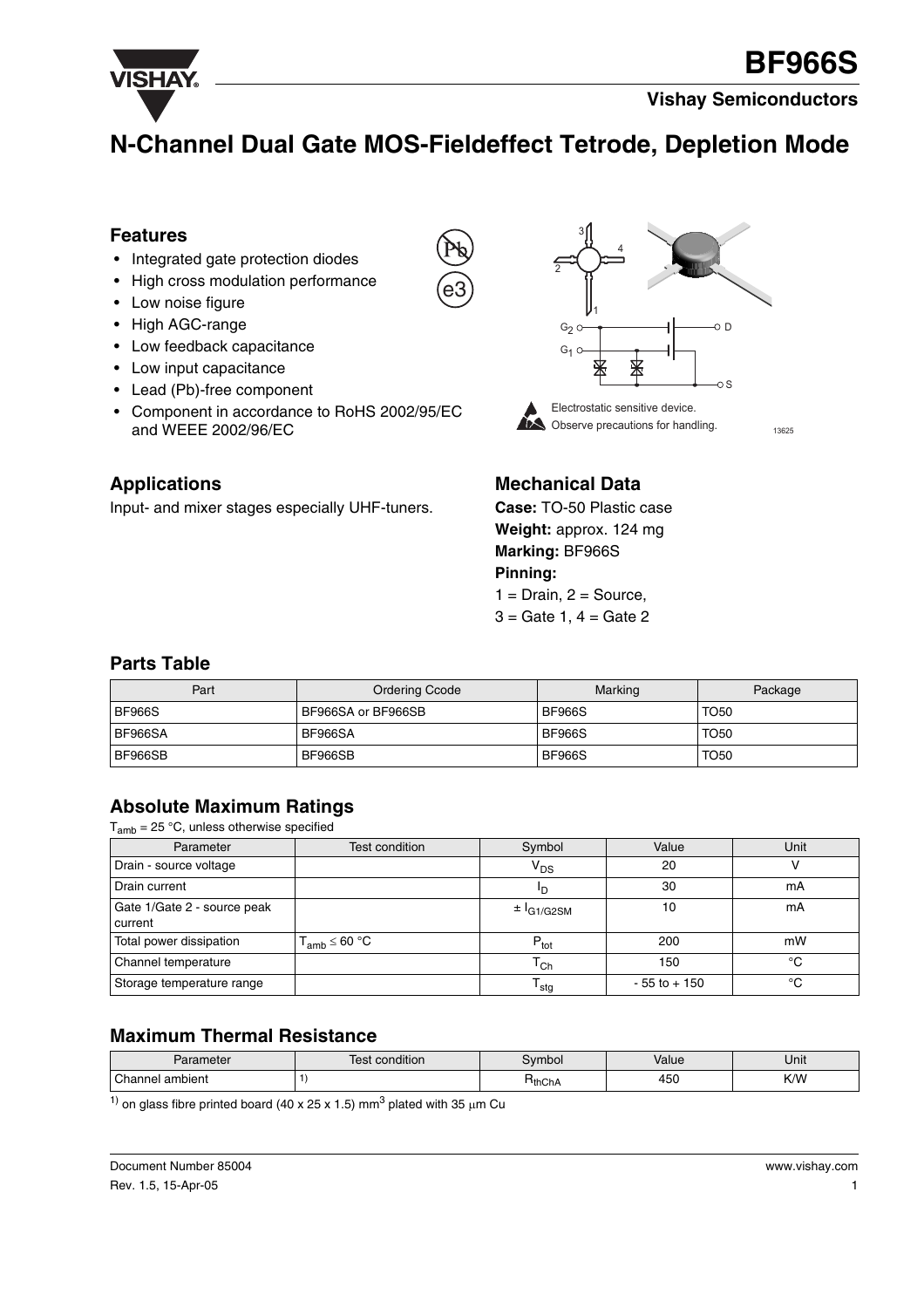## **Vishay Semiconductors**



#### **Electrical DC Characteristics**

 $T_{amb}$  = 25 °C, unless otherwise specified

| Parameter                                                                          | Test condition                                                       | Part           | Symbol                                   | Min | Typ. | Max  | Unit |
|------------------------------------------------------------------------------------|----------------------------------------------------------------------|----------------|------------------------------------------|-----|------|------|------|
| Drain - source breakdown<br>voltage                                                | $I_D = 10 \mu A$ , $-V_{G1S} = -V_{G2S} = 4 V$                       |                | $V_{(BR)DS}$                             | 20  |      |      | V    |
| Gate 1 - source breakdown<br>voltage                                               | $\pm I_{G1S}$ = 10 mA, $V_{G2S}$ = $V_{DS}$ = 0                      |                | $\pm$ V <sub>(BR)G1SS</sub>              | 8   |      | 14   | v    |
| Gate 2 - source breakdown<br>voltage                                               | $\pm I_{G2S}$ = 10 mA, $V_{G1S}$ = $V_{DS}$ = 0                      |                | $\pm$ V <sub>(BR)</sub> G <sub>2SS</sub> | 8   |      | 14   | V    |
| Gate 1 - source leakage current                                                    | $\pm$ V <sub>G1S</sub> = 5 V, V <sub>G2S</sub> = V <sub>DS</sub> = 0 |                | $\pm I_{G1SS}$                           |     |      | 50   | nA   |
| Gate 2 - source leakage current $\vert \pm V_{G2S} = 5 V$ , $V_{G1S} = V_{DS} = 0$ |                                                                      |                | $\pm$ $I_{G2SS}$                         |     |      | 50   | nA   |
| Drain current                                                                      | $V_{DS}$ = 15 V, $V_{G1S}$ = 0, $V_{G2S}$ = 4 V                      | <b>BF966S</b>  | <sup>l</sup> DSS                         | 4   |      | 18   | mA   |
|                                                                                    |                                                                      | <b>BF966SA</b> | <sup>I</sup> DSS                         | 4   |      | 10.5 | mA   |
|                                                                                    |                                                                      | <b>BF966SB</b> | <sup>l</sup> DSS                         | 9.5 |      | 18   | mA   |
| Gate 1 - source cut-off voltage                                                    | $V_{DS}$ = 15 V, $V_{G2S}$ = 4 V,<br>$I_D = 20 \mu A$                |                | $-V_{G1S(OFF)}$                          |     |      | 2.5  | V    |
| Gate 2 - source cut-off voltage                                                    | $V_{DS}$ = 15 V, $V_{G1S}$ = 0, $I_D$ = 20 $\mu$ A                   |                | $-V_{\rm G2S(OFF)}$                      |     |      | 2.0  | V    |

#### **Electrical AC Characteristics**

 ${\sf T}_{\sf amb}$  = 25 °C, unless otherwise specified

| $V_{DS}$ = 15 V, I <sub>D</sub> = 10 mA, V <sub>G2S</sub> = 4 V, f = 1 MHz |                                                |                      |            |      |     |      |  |
|----------------------------------------------------------------------------|------------------------------------------------|----------------------|------------|------|-----|------|--|
| Parameter                                                                  | Test condition                                 | Symbol               | <b>Min</b> | Typ. | Max | Unit |  |
| Forward transadmittance                                                    |                                                | l Y <sub>21s</sub> I | 15         | 18.5 |     | mS   |  |
| Gate 1 input capacitance                                                   |                                                | $C_{\text{issg1}}$   |            | 2.2  | 2.6 | pF   |  |
| Gate 2 input capacitance                                                   | $V_{G1S} = 0$ , $V_{G2S} = 4$ V                | $C_{\text{issg2}}$   |            | 1.1  |     | pF   |  |
| Feedback capacitance                                                       |                                                | $C_{\text{rss}}$     |            | 25   | 35  | fF   |  |
| Output capacitance                                                         |                                                | $C_{\rm oss}$        |            | 0.8  | 1.2 | рF   |  |
| Power gain                                                                 | $G_S = 2$ mS, $G_I = 0.5$ mS,<br>$f = 200$ MHz | $G_{ps}$             |            | 25   |     | dB   |  |
|                                                                            | $G_S = 3.3$ mS, $G_I = 1$ mS,<br>$f = 800$ MHz | $G_{ps}$             |            | 18   |     | dB   |  |
| AGC range                                                                  | $V_{G2S}$ = 4 to -2 V, f = 800 MHz             | $\Delta G_{DS}$      | 40         |      |     | dB   |  |
| Noise figure                                                               | $G_S = 2$ mS, $G_I = 0.5$ mS,<br>$f = 200$ MHz | F.                   |            | 1.0  |     | dB   |  |
|                                                                            | $G_S = 3.3$ mS, $G_I = 1$ mS,<br>$f = 800$ MHz | F                    |            | 1.8  |     | dB   |  |

## **Typical Characteristics (Tamb = 25** °**C unless otherwise specified)**

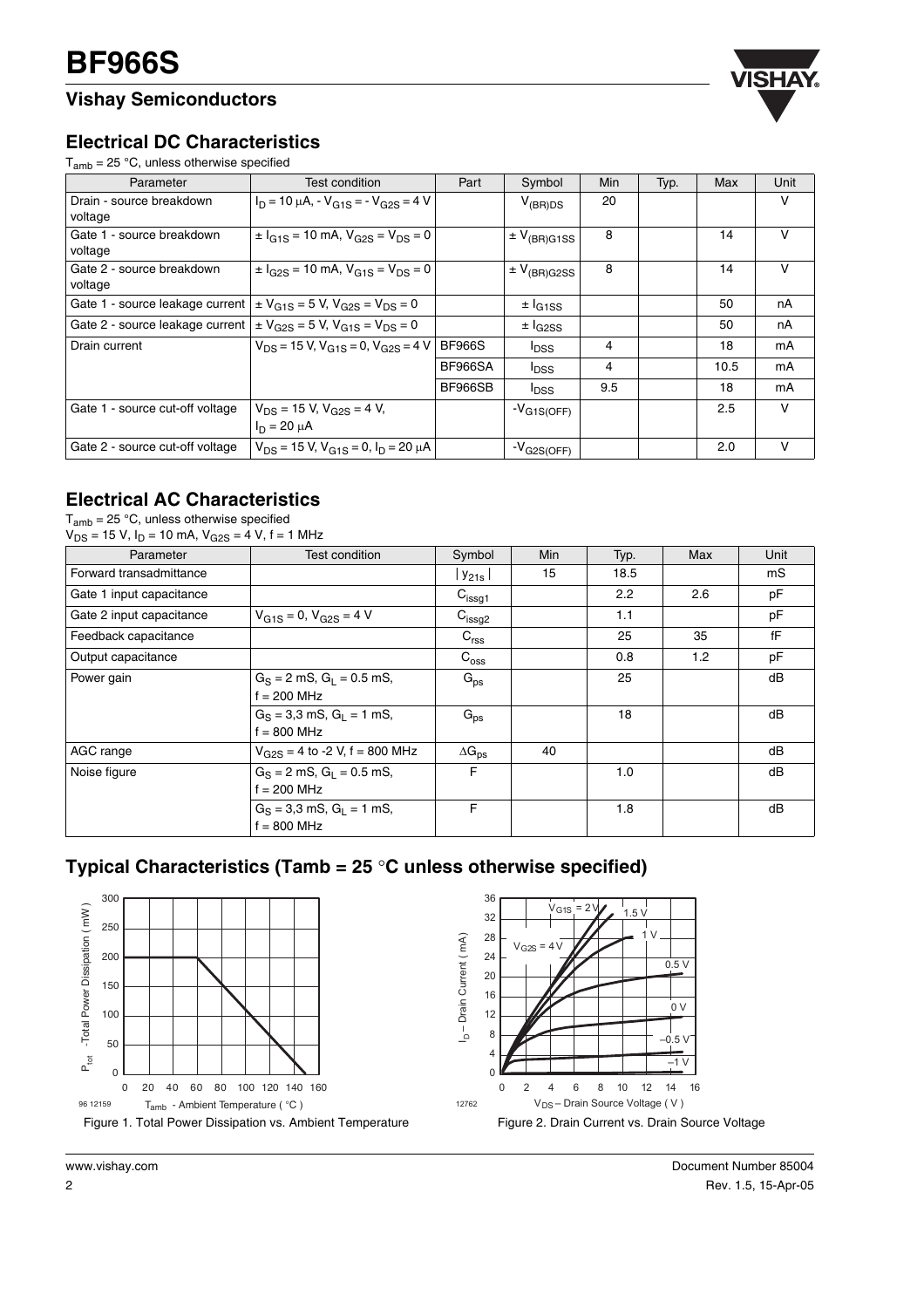#### **Vishay Semiconductors**



Figure 3. Drain Current vs. Gate 1 Source Voltage



Figure 4. Drain Current vs. Gate 2 Source Voltage



Figure 5. Gate 1 Input Capacitance vs. Drain Current



Figure 6. Output Capacitance vs. Drain Source Voltage

![](_page_2_Figure_10.jpeg)

Figure 7. Gate 2 Input Capacitance vs. Gate 2 Source Voltage

![](_page_2_Figure_12.jpeg)

Figure 8. Transducer Gain vs. Gate 1 Source Voltage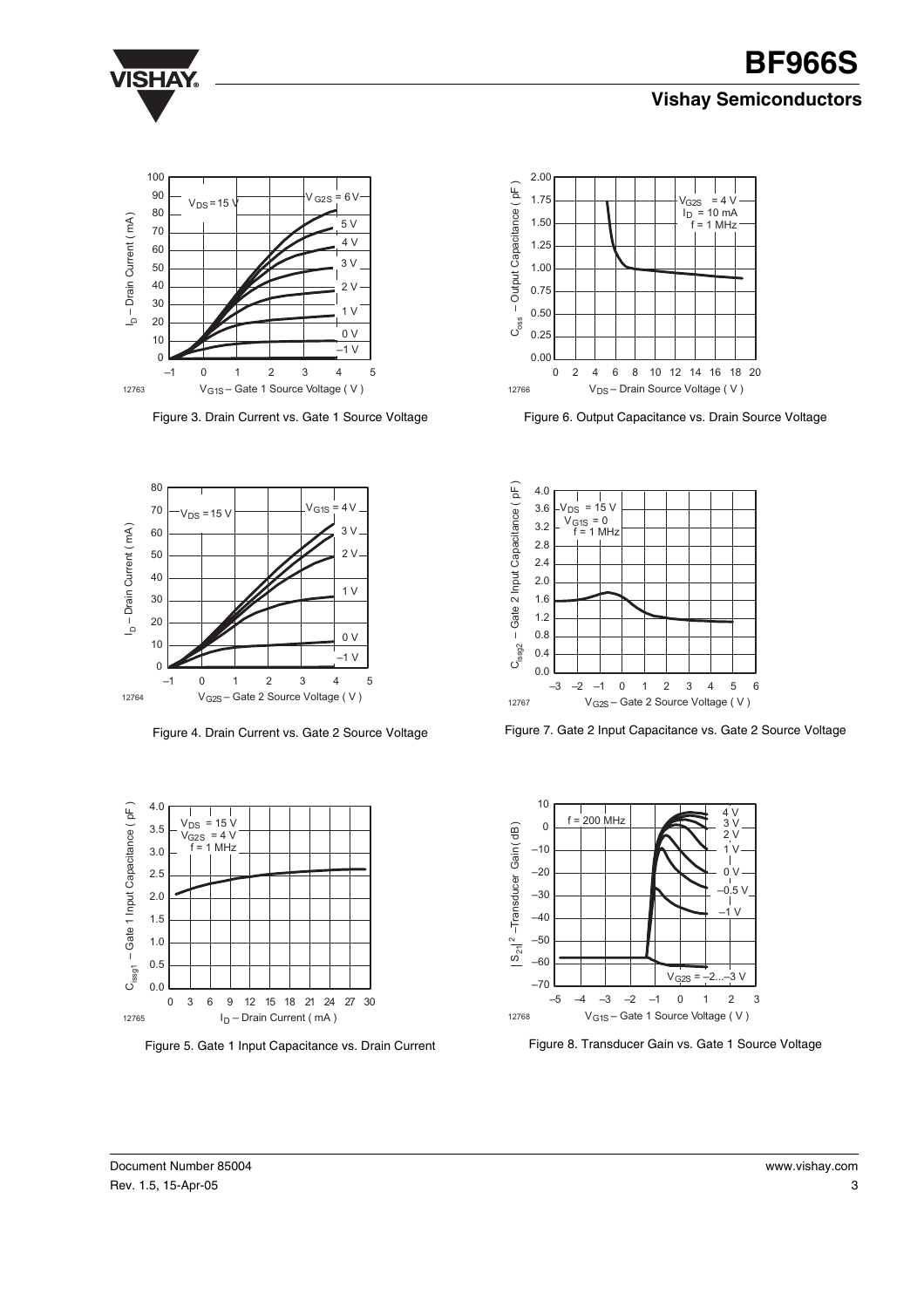### **Vishay Semiconductors**

![](_page_3_Picture_2.jpeg)

![](_page_3_Figure_3.jpeg)

Figure 9. Forward Transadmittance vs. Drain Current

![](_page_3_Figure_5.jpeg)

Figure 12. Short Circuit Forward Transfer Admittance

![](_page_3_Figure_7.jpeg)

Figure 10. Short Circuit Input Admittance

![](_page_3_Figure_9.jpeg)

Figure 13. Short Circuit Output Admittance

![](_page_3_Figure_11.jpeg)

Figure 11. Short Circuit Reverse Transfer Admittance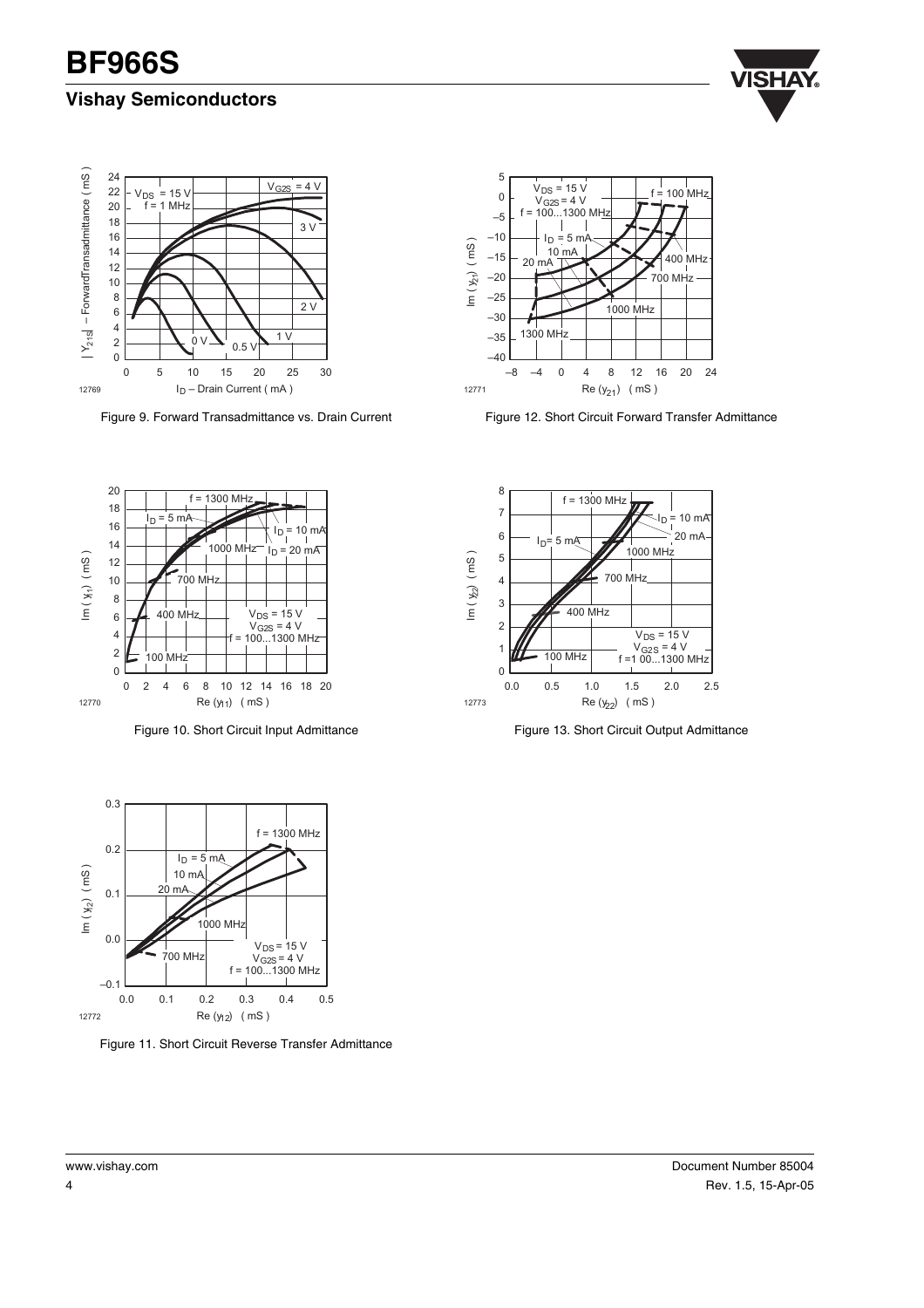![](_page_4_Picture_0.jpeg)

#### **Vishay Semiconductors**

 $V_{DS}$  = 15 V, I<sub>D</sub> = 5 to 20 mA, V<sub>G2S</sub> = 4 V, Z<sub>0</sub> = 50 Ω  $\mathsf{S}_{11}$ 

![](_page_4_Figure_4.jpeg)

Figure 14. Input Reflection Coefficient

![](_page_4_Figure_6.jpeg)

![](_page_4_Figure_7.jpeg)

Figure 15. Forward Transmission Coefficient

 $S_{12}$ 

![](_page_4_Figure_10.jpeg)

Figure 16. Reverse Transmission Coefficient

 $S_{22}$ 

![](_page_4_Figure_13.jpeg)

![](_page_4_Figure_14.jpeg)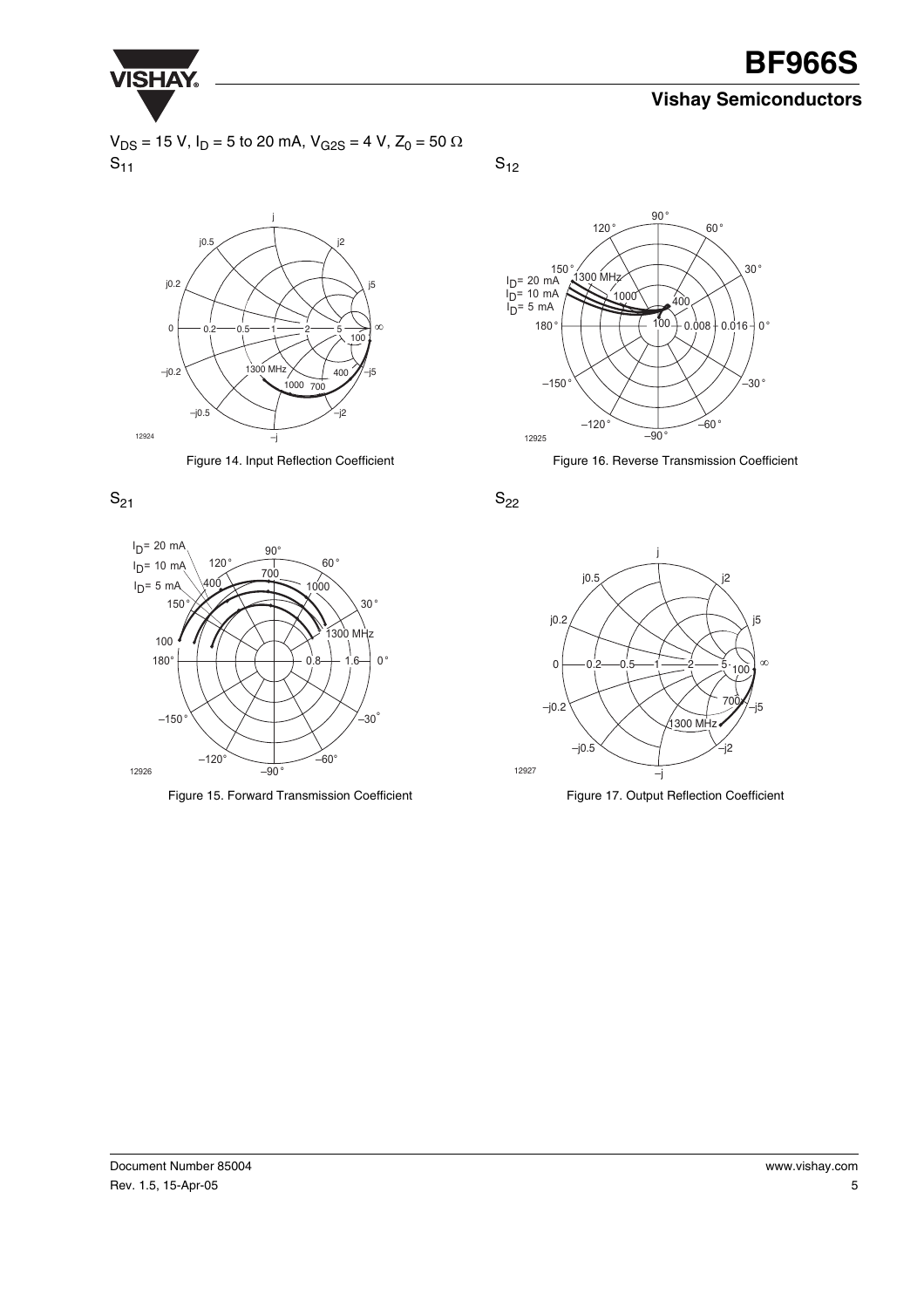## **Vishay Semiconductors**

![](_page_5_Picture_2.jpeg)

## **Package Dimensions in mm**

![](_page_5_Figure_4.jpeg)

![](_page_5_Figure_5.jpeg)

96 12242

![](_page_5_Figure_6.jpeg)

technical drawings<br>according to DIN<br>specifications

www.vishay.com